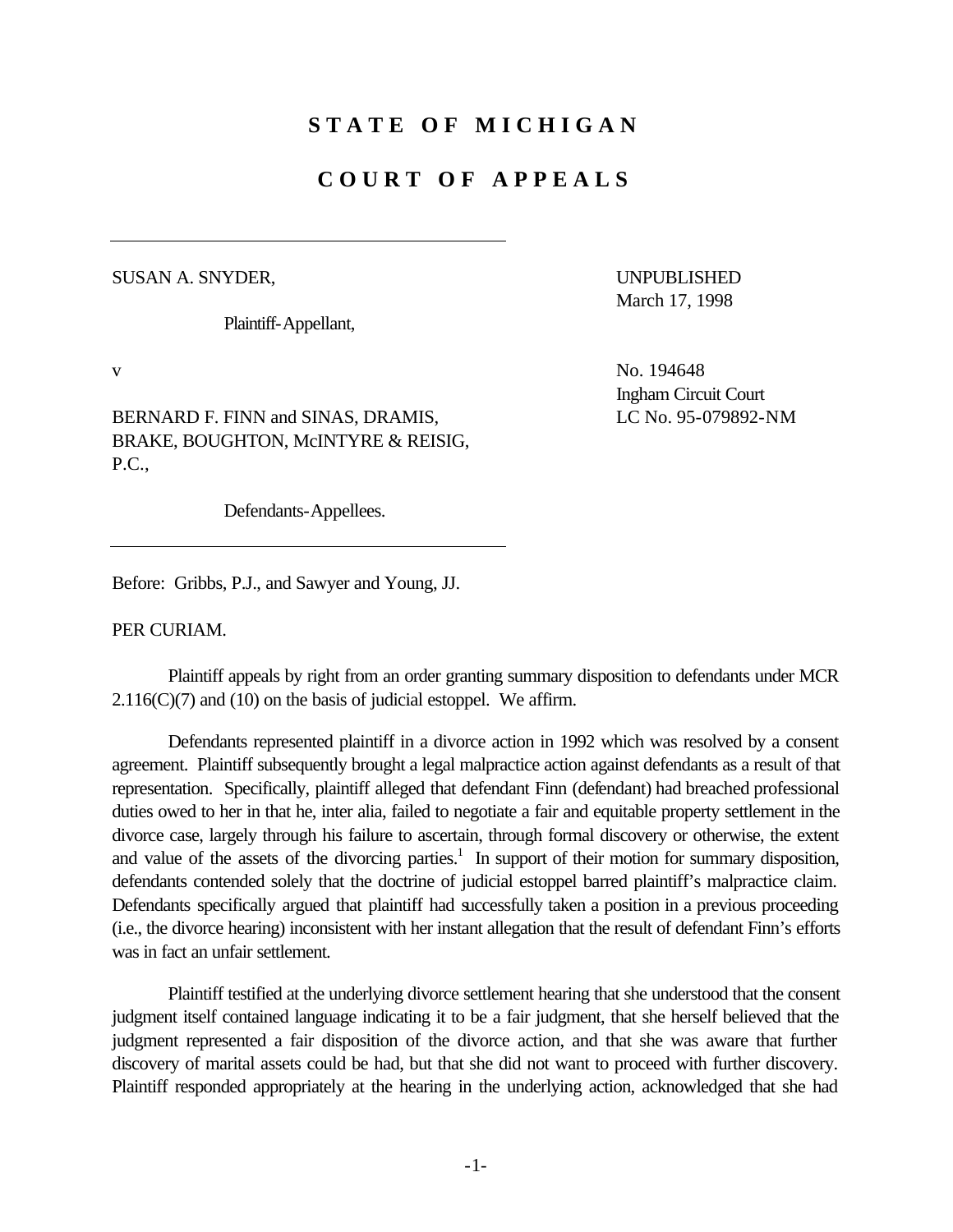gone over six or seven drafts of the agreement with her attorney, and agreed that her former spouse would receive the corporate and partnership assets, including Mooney Oil Corporation, along with the stocks, mutual funds and bonds. Plaintiff suggested at the hearing that she wanted to get the divorce over with and indicated that she considered the matter extremely private.<sup>2</sup> Based upon plaintiff's sworn averments, the trial court approved the property settlement and entered a judgment of divorce.

After the entry of the judgment of divorce, plaintiff alleged that she discovered that the marital estate was many multiples of what she had believed it to be at the time of the property settlement. Accordingly, plaintiff has now sued her prior lawyer for malpractice for failing to effectively investigate and negotiate a fair and equitable property settlement. Significantly, plaintiff has averred in deposition and by affidavit that she has no recollection of the events proceeding entry of the divorce judgment. Therefore, she cannot factually challenge the testimony of the defendant concerning the counsel he gave her on whether to accept the property settlement.

The dispositive issue before us is whether plaintiff, having sworn under oath that she understood the terms of the property agreement and her right to further discovery, and that she accepted the agreement as a fair one, is judicially estopped from abandoning this position in her subsequent malpractice lawsuit against her lawyer. We conclude that she is.

As our Supreme Court recently stated, judicial estoppel is a doctrine designed to protect the judicial process itself by precluding litigants from abusing that process by successfully asserting under oath one position and abandoning it in another proceeding. *Paschke v Retool Industries*, 445 Mich 502, 509-510; 519 NW2d 441 (1994). The elements of judicial estoppel are: (1) the successful assertion of a position in one proceeding; and (2) the wholly inconsistent assertion of another position in a different proceeding. *Id.* 

Defendant has fully demonstrated on this record that both elements of judicial estoppel have been met. The critical fact in this case is that, by law, no agreement between the parties could become effective without judicial approval. Plaintiff's testimony was an essential step in obtaining that judicial approval. Accordingly, we affirm the trial court's dismissal of plaintiff's action on judicial estoppel grounds.

Plaintiff argues that the trial court erred in denying plaintiff the opportunity to amend her complaint. However, plaintiff's motion to amend her complaint was never heard by the trial court prior to the summary disposition hearing. Therefore, this issue has not been preserved for appeal. See *Bowers v Bowers*, 216 Mich App 491, 495; 549 NW2d 592 (1996). The record reveals that plaintiff's motion was made and noticed for hearing for a time *after* the summary disposition motion hearing. Plaintiff not only failed to request that the trial court delay the summary disposition hearing until the court could hear and rule on plaintiff's amendment motion, but plaintiff's written motion specifically sought otherwise, i.e., that "Defendants' Motion for Summary Disposition should be denied [and, i]n addition, Plaintiff's *upcoming* (April 1, 1996 at 3:00 p.m.) Motion To Amend should be granted."

Furthermore, to the extent plaintiff implies that she was unable to preserve this issue owing to the "short shrift" her counsel received at the summary disposition motion hearing, such is not supported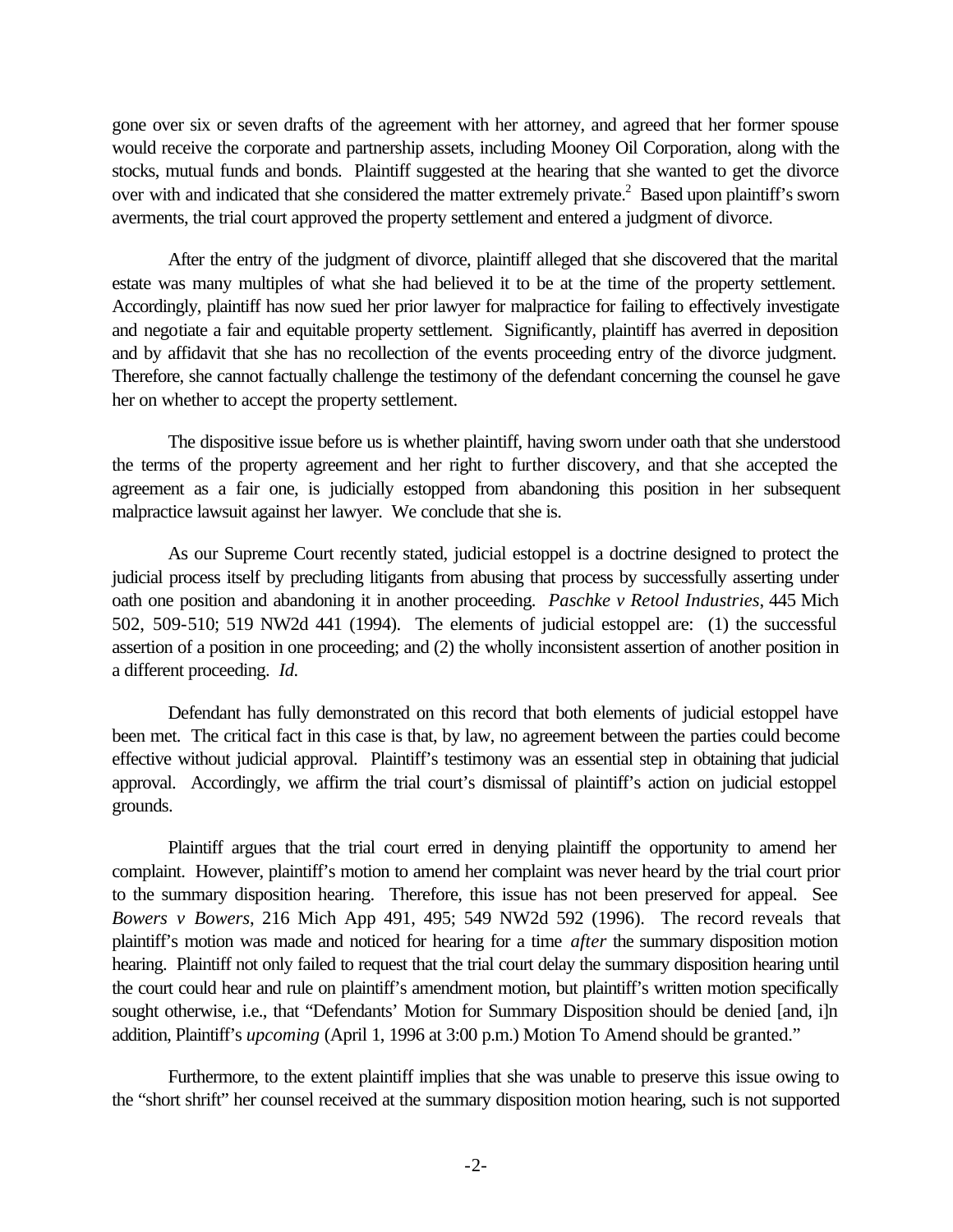by the record. While the trial court at one point did make an extremely brief comment in passing that it had other litigants waiting to be heard, there is no indication that either party was rushed or precluded from making any record they wished to make.

Affirmed.

/s/ Roman S. Gribbs /s/ David H. Sawyer /s/ Robert P. Young, Jr.

<sup>1</sup> Plaintiff states in her brief on appeal, without any citation to the record, that, after a ten-year marriage, she received a property settlement of approximately \$400,000 from an alleged \$8,750,000 marital estate.

 $2$  Plaintiff gave the following testimony, in relevant part, in the prior proceeding:

*Q*. Now, you and I along with Mr. Lapka, Mr. Woodworth and any number of other individuals and Mr. Mooney have gotten together to work out the contents of the [j]udgment of [d]ivorce, isn't that true?

 $\overline{A}$ . *A.* True.

*Q*. The fact of the matter is that this judgment of divorce has gone through perhaps six or seven drafts at least, isn't that right?

 $\mathcal{A}_{\cdot}$ *A*. True.

*Q*. And you and I have gone over each and every one of those drafts as they have been prepared there?

 $\overline{A}$ . *A*. True.

*Q*. We made modifications and changes, and there's been accommodations made on both sides, isn't it true?

 $A_{-}$ *A*. True.

*Q*. The [j]udgment of [d]ivorce that has been approved – has been presented to the judge for approval. Is this the judgment that you wish the Court to enter today?

 $\mathcal{A}_{\cdot}$ *A*. Yes.

\* \* \*